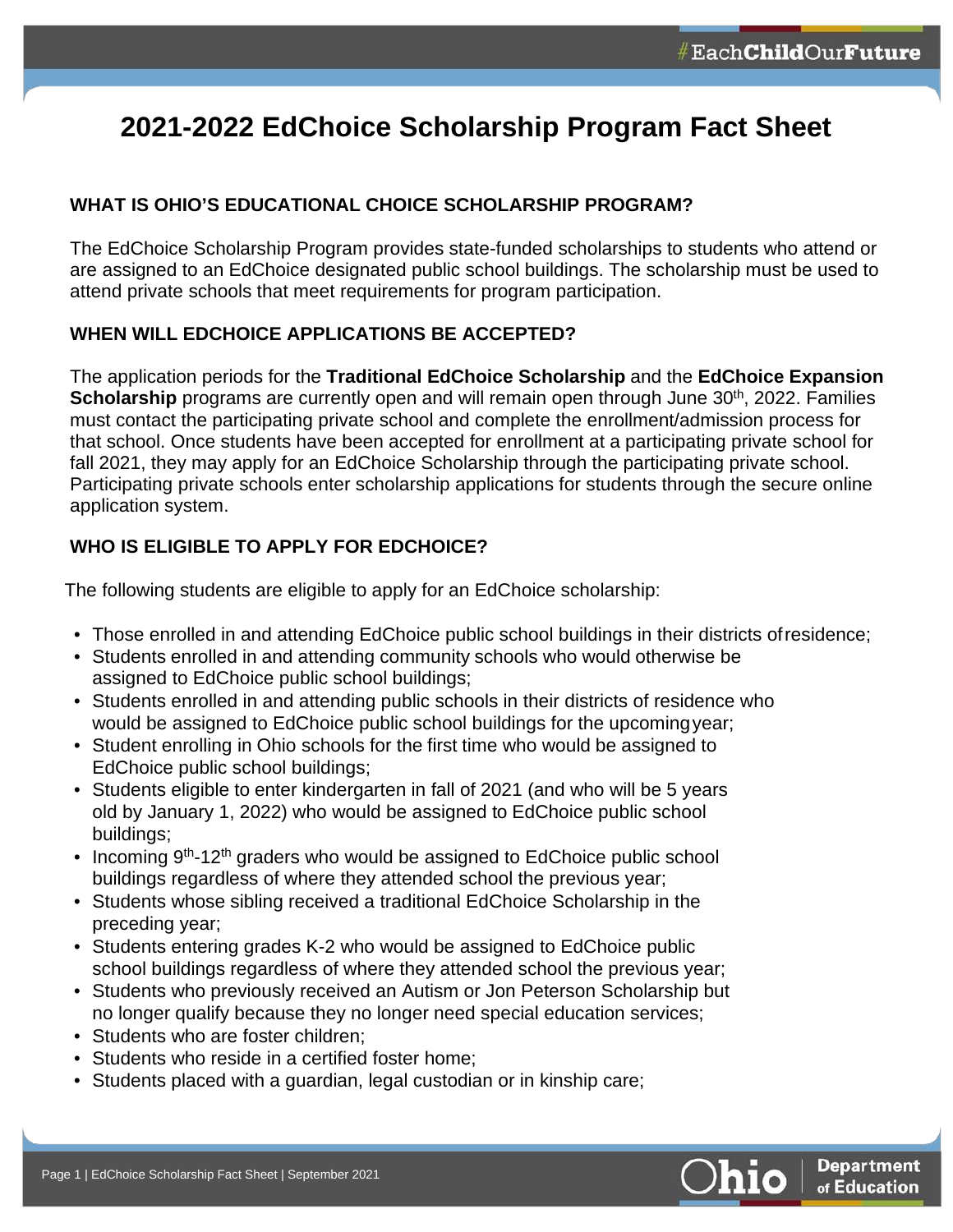- Students who resided in the same household as a student who was placed with a guardian, legal custodian or in kinship care for at least 45 consecutive days;
- Students who reside in the household of another for at least 45 days and but for not living there would have been homeless; or
- Students who resided in a household with a student who would have been homeless (see previous criteria) for at least 45 consecutive days.

\*Additional temporary eligibility criteria information for 2021-2022 is available on the EdChoice web page in documents titled *[Guidance for the 2021-2022 Additional Eligibility](http://education.ohio.gov/getattachment/Topics/Other-Resources/Scholarships/EdChoice-Scholarship-Program/Guidance-for-2021-2022-Additional-EdChoice-Eligibility.pdf.aspx?lang=en-US)  [Criteria for Traditional EdChoice](http://education.ohio.gov/getattachment/Topics/Other-Resources/Scholarships/EdChoice-Scholarship-Program/Guidance-for-2021-2022-Additional-EdChoice-Eligibility.pdf.aspx?lang=en-US)* and *[2021-2022 EdChoice Scholarship Senate](http://education.ohio.gov/getattachment/Topics/Other-Resources/Scholarships/EdChoice-Scholarship-Program/Sec5-SB89-FAQ-03-18-2021.pdf.aspx?lang=en-US) Bill 89 [FAQs.](http://education.ohio.gov/getattachment/Topics/Other-Resources/Scholarships/EdChoice-Scholarship-Program/Sec5-SB89-FAQ-03-18-2021.pdf.aspx?lang=en-US)*

Students who DO NOT meet any of the preceding eligibility criteria may still be eligible for the EdChoice "Expansion" scholarship if they meet the following criteria:

- Student does not live in the Cleveland Municipal School District; and
- Family household income is at or below 250 percent of the Federal PovertyGuidelines.

## **WHO IS CONSIDERED A SIBLING?**

In reviewing applications, the Department will use the definition in newly enacted section 3310.033 of the Ohio Revised Code:

"'Sibling' means any of the following:

- (a) A brother, half-brother, sister, or half-sister by birth, marriage, or adoption;
- (b) A cousin by birth, marriage, or adoption who is residing in the same household;

(c) A foster child who is residing in the same household, including a child who is subsequently adopted by the child's foster family;

- (d) A child residing in the same household who is placed with a guardian or legal custodian;
- (e) A child who is residing in the same household and is being cared for by a kinship caregiver;

(f) Any other child under eighteen years of age who has resided in the same household for at least forty-five consecutive days within the last calendar year."

#### **WHAT IS THE VALUE OF THE SCHOLARSHIP?**

The EdChoice scholarship amount is currently \$5,500 for grades K-8 and \$7,500 for grades 9-12. EdChoice will pay either the scholarship amount or the private school's actual tuition amount, whichever is less.

# **WILL PARENTS/GUARDIANS HAVE TO PAY ANY AMOUNT OF MONEY?**

The scholarship amount covers tuition ONLY. Parents and/or guardians still may have to pay registration fees, material fees and other similar types of fees. Families who qualify for low income status (200% or below of the Federal Poverty Guidelines) do not have to pay any tuition that is not covered by the scholarship. However, if the private school's tuition is higher than the EdChoice Scholarship amount and the family does not qualify for low income status, the family may have to pay the difference.

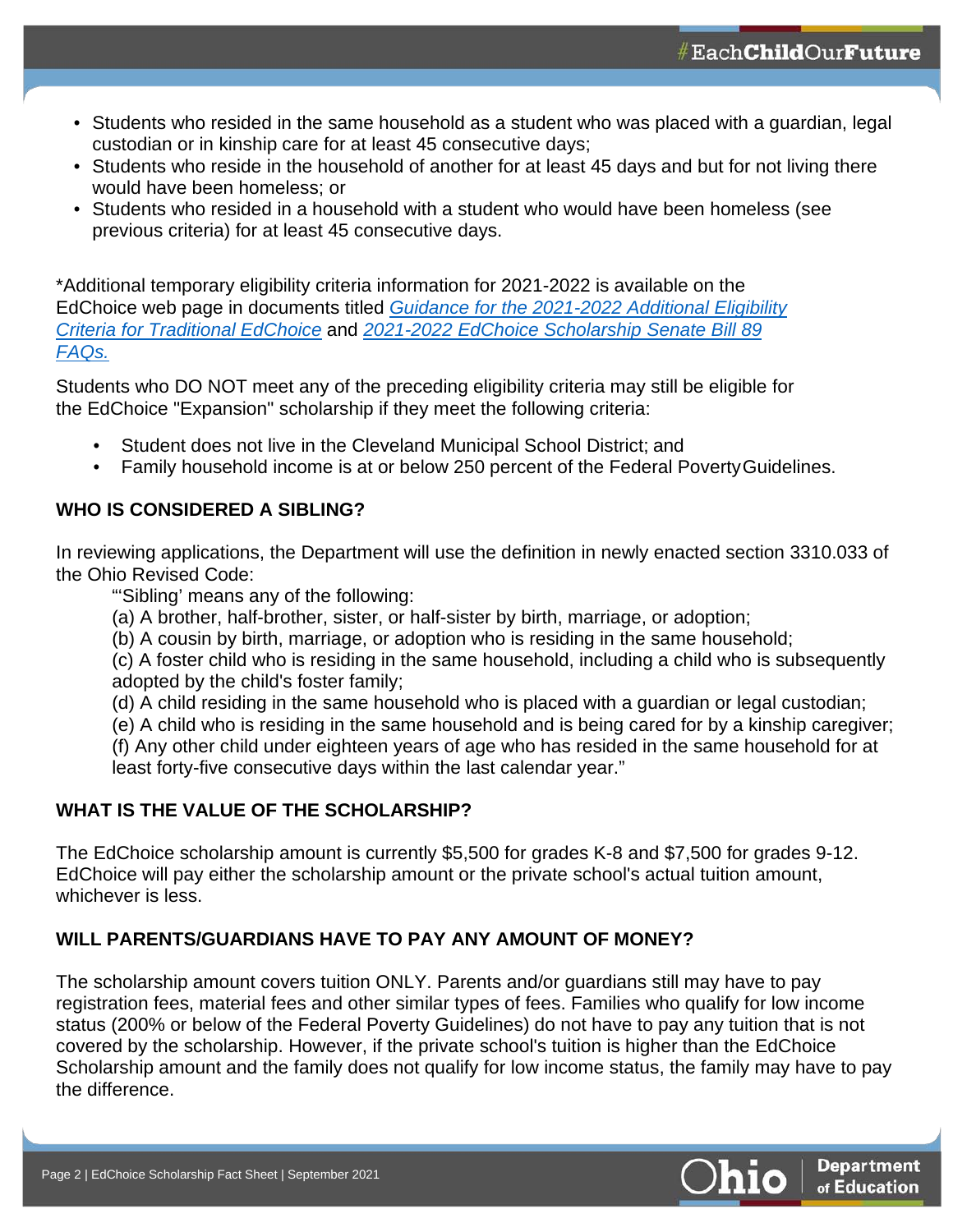# **CAN THE EDCHOICE SCHOLARSHIP BE RENEWED?**

Yes, the scholarship can be renewed each year through grade 12 as long as the student:

- 1. Does not move to another public school district, unless the student would be assigned to an EdChoice designated public school in the student's new district (applicable only to students who were initially awarded a scholarship based on an EdChoice designated building);
- 2. Takes all required assessments; and
- 3. Does not have more than 20 unexcused absences for the school year.

NOTE: In addition to meeting the assessment and attendance requirements, EdChoice Expansion students may renew their scholarships if they continue living in Ohio and meet the income requirements.

#### **SHOULD PARENTS AND STUDENTS APPLY FOR AN EDCHOICE SCHOLARSHIP FIRST OR APPLY FOR ADMISSION TO A PRIVATE SCHOOL FIRST?**

Parents and students should first apply for admission at the participating private school. Once the student has been accepted for enrollment at the private school, the private school may submit a scholarship application for the student through the secure online application system.

## **WHAT INFORMATION IS NEEDED TO APPLY FOR THE SCHOLARSHIP?**

Parents must provide the private school with a copy of the student's birth certificate, a copy of current proof of address and the Scholarship Request Form to apply for the scholarship. Additional information such as student report card, notarized letter, custody documentation or foster care information may be needed for determining student eligibility for scholarship. Parents renewing their child's scholarship must provide a copy of current proof of address and the Scholarship Renewal Form.

## **ARE FAMILIES REQUIRED TO HAVE THEIR INCOME VERIFIED TO APPLY FOR THE SCHOLARSHIP?**

**Yes.** The Expansion scholarship is income-based. Families applying for the EdChoice "Expansion" scholarship MUST have their income verified; it is not optional.

NOTE: Income verification is not required to apply for a Traditional EdChoice scholarship. However, families cannot qualify for low-income status unless they have their income verified by the EdChoice Scholarship Program.

#### **HOW WILL PARENTS/GUARDIANS BE NOTIFIED OF THE STATUS OF THE APPLICATION?**

Conditional approval for EdChoice applications will be given within 5 days of the application being submitted in the online scholarship application system by the private school. The conditional approval letter will be generated and provided to parent/guardian by the private school. Conditional